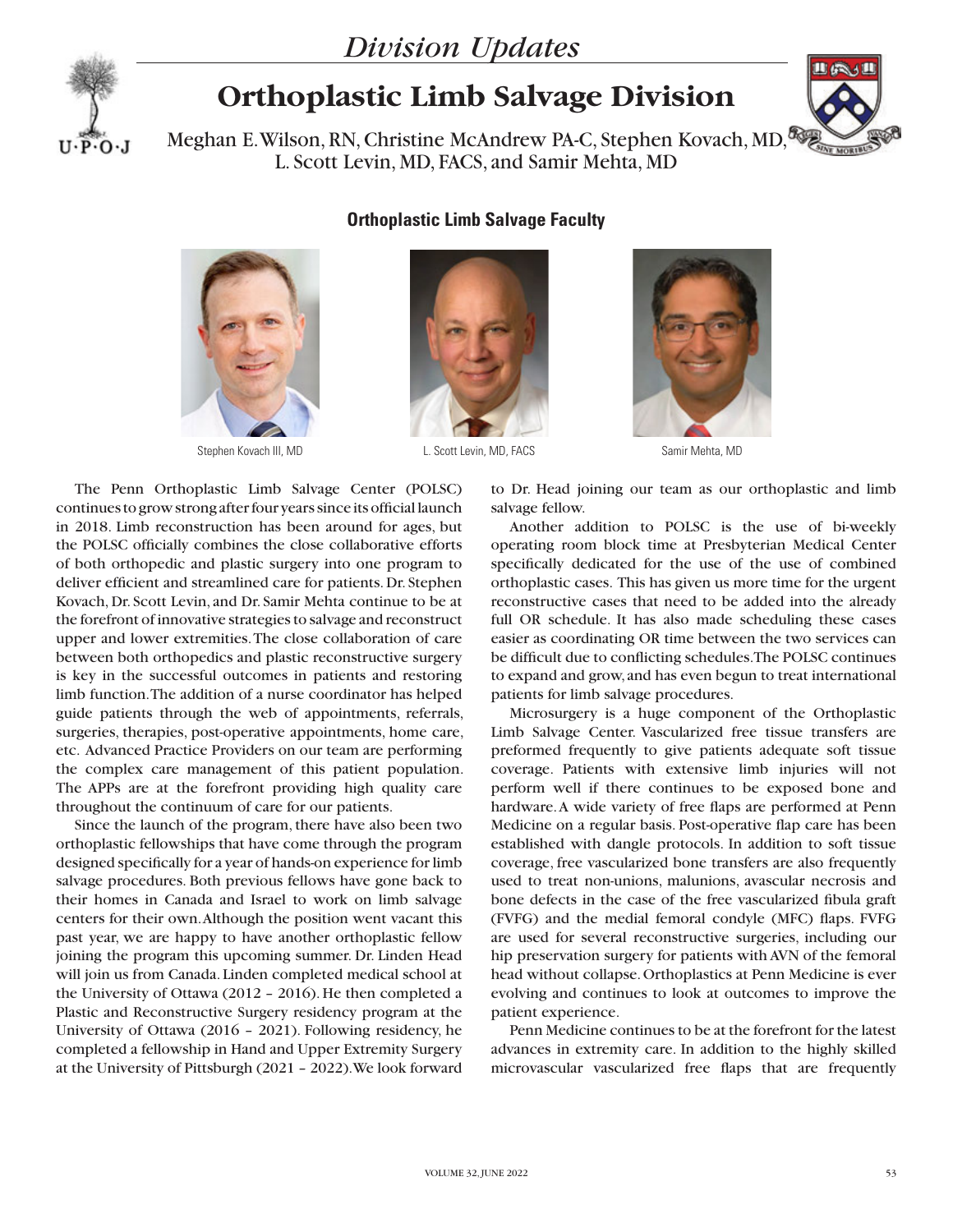performed to provide adequate soft tissue coverage, there are many other advances in surgical procedures utilized within POLSC. On the orthopedic side, Dr. Samir Mehta is utilizing specialized implants to improve outcomes. The limb lengthening nail is implanted into patients' femurs or tibias for limb length discrepancy. The surgery typically involves preforming an osteotomy in the mid shaft of the bone which allows the patient to use an external hand held magnetic device in the convenience of their own home that pairs to the implanted nail to turn the rod. Patients will use this device at home with a prescription for a lengthening program which is set into the machine to bring lower extremities out to length to improve overall gait and function. Dr. Mehta is also using 3D printing technology to take contralateral images of a patient's talus to create a total replacement implant. Several patients have had successful outcomes from the total talus replacement surgery.

On the plastic reconstructive and microvascular side are advancements in Targeted Muscle Reinnervation (TMR). In not always an unfortunate manor, patient's seeking limb salvage end up with an amputation. Amputations can help free patients from long-standing wounds, chronic osteomyelitis, chronic pain and the inability to ambulate and get on with their lives. However, amputations done to alleviate these symptoms are not without their own complications. Amputations are notorious for residual and phantom limb pain, which leads to complex chronic pain and inability to ambulate in a prosthetic. TMR is a nerve transfer that takes the distal end of the nerve, removing any neuromas present, and connecting it to a proximal motor branch. These motor branch nerves are found by using a biphasic nerve stimulator. This technique of TMR helps reduce and eliminate phantom and residual limb pain.

In addition to limb saving procedures is our hand transplant program. Penn Medicine has performed four successful bilateral hand transplants (3 adults and 1 child). Although the global pandemic has put a slight pause on the program, we continue to work and care for our past transplant patients as well as our candidates pending donors. We received heartwarming news from one of our previous bilateral hand transplant female

patients who successfully delivered a healthy baby girl in the last few months. She is the first hand transplant patient to deliver a baby after her transplant. She was overly joyed to be able to hold and care for her baby, and despite being on lifelong immunosuppression, had an otherwise healthy pregnancy. Due to the pandemic, one of our international transplant candidates had to put a pause on active donor offers. However, despite travel restrictions, Dr. Stephen Kovach and Dr. Scott Levin went overseas to Switzerland last spring to treat our patient with microvascular surgery to his bilateral lower extremities. The patient underwent bilateral free flaps to his lower extremity amputations for chronic fissuring and wound issues. This permitted our team to better prepare our patient for his upcoming bilateral hand transplant.

POLSC continues to have a presence on social media to promote our accomplishments. Posts include patient testimonials, surgical highlights, and physician spotlights. The goal of the POLSC social media presence is to engage other patients and healthcare facilities to share progress and innovative surgical procedures we have at Penn Medicine to continue to restore function to limbs.

The POLSC continues to grow and expand on future plans. Osseointergration is a procedure on the horizon that is currently being worked on to bring to Penn Medicine. This advancement in amputation care helps amputates improves mobility (control of the prosthetic leg), improves proprioception, reduces nerve pain, and eliminates common problems associated with sockets. Although this is not currently being performed here at Penn Medicine, it is something we hope to have the ability to perform in the near future. The Penn Orthoplastic Limb Salvage Center is making huge strides to save and salvage functional limbs, as well as restore function and mobility to patients who have undergone amputations.

## *Case to highlight:*

We present the case of a 38-year-old who had a left below the knee amputation with residual painful neuroma. The patient initially suffered a traumatic injury of his left lower extremity in an industrial accident. He initially underwent an attempt at

Figure 1. Dissection over the anterior compartment demonstrating large neuroma of the deep peroneal nerve.